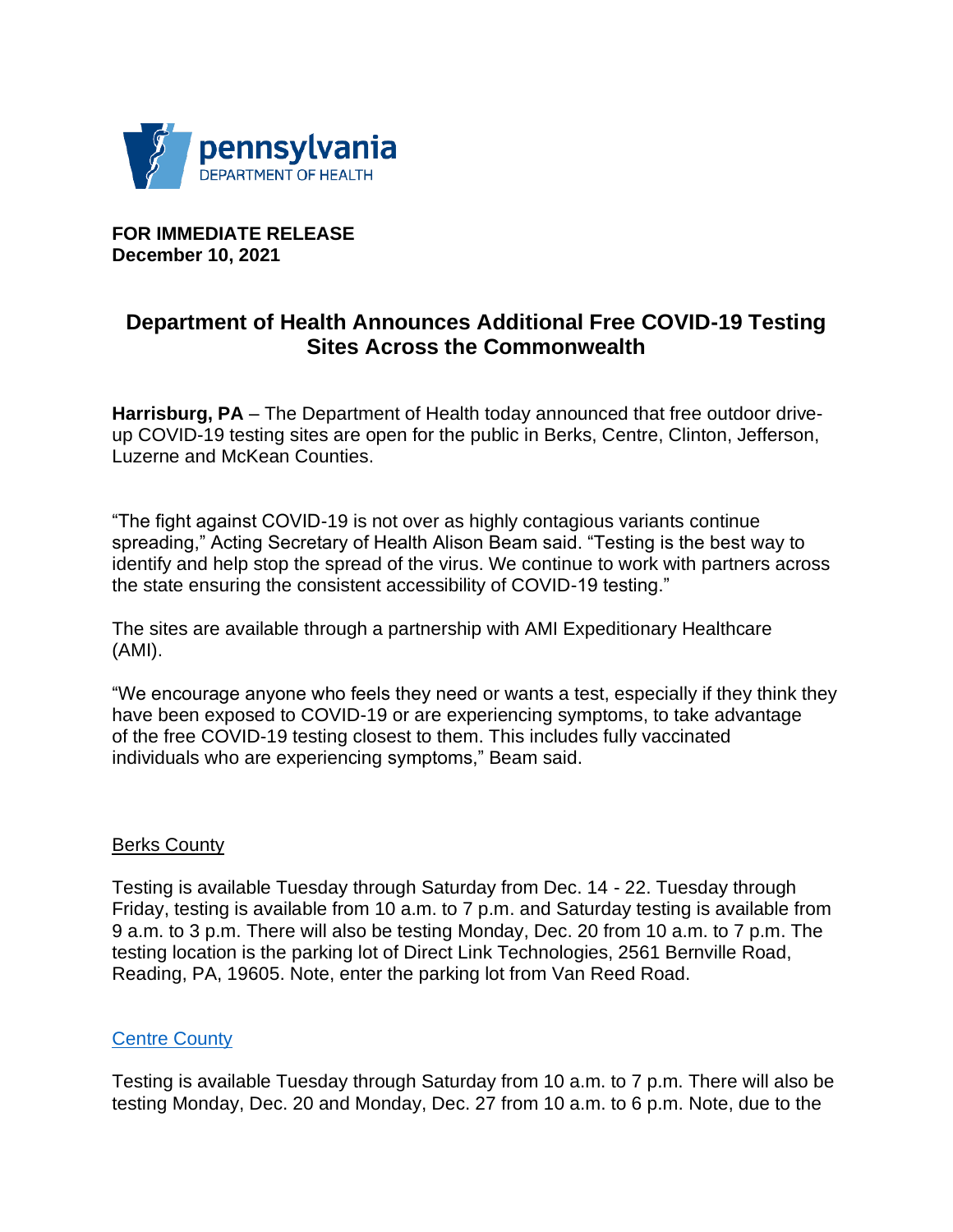Christmas holiday, testing will run through Dec. 22 and then resume on Dec 27 through Dec 29 at Nittany Mall, former Sears Auto Center, 183 Shiloh Road, State College, PA, 16801.

## Clinton County

Walk-up testing is available Tuesday through Saturday from Dec. 14 - 29. Tuesday through Friday, testing is available from 10 a.m. to 6 p.m. and Saturday testing from 8 a.m. to 2 p.m. There will also be testing Monday, Dec. 20 and Monday, Dec. 27 from 10 a.m. to 6 p.m. Note, due to the Christmas holiday, testing will run through Dec. 22 and then resume the Tuesday through Saturday schedule on Dec. 28. The testing location is the Lock Haven University East Campus Gymnasium (former Lock Haven High School Gymnasium), 340 West Main Street, Lock Haven, PA, 17745.

#### Jefferson County

Testing is available Monday through Friday from Dec. 13 - 22 from 9 a.m. to 6 p.m. at the Indiana University of Pennsylvania campus, Building 1012 Winslow Street, Punxsutawney, PA, 15767. This is a walk-in testing site; entrance on the side parking lot. Note, the site will be close at 4 p.m. on Dec. 17.

## Luzerne County

Testing is available Monday through Friday from Dec. 13 – 22 from 10 a.m. to 6 p.m. daily at the South Main Plaza, 400 South Main Street, Wilkes-Barre, PA, 18701.

## **McKean County**

Testing is available Tuesday through Saturday from Dec. 14 – 22. Testing is available from 9 a.m. to 6 p.m. and Saturday testing is available from 9 a.m. to 2 p.m. at the Lewis Run Armory-Readiness Center, 119 Airport Road, Lewis Run, PA, 16738.

In addition, Pennsylvanians can find testing sites in their area on the locator map [here.](https://www.health.pa.gov/topics/disease/coronavirus/Pages/Symptoms-Testing.aspx) Counties in need of a COVID-19 testing site should contact the Pennsylvania Department of Health to discuss the possibility of setting up a pop-up testing site.

The testing sites are open to anyone who feels they need a test. It is important that even people with no symptoms who have tested positive isolate to help stop the spread of COVID-19.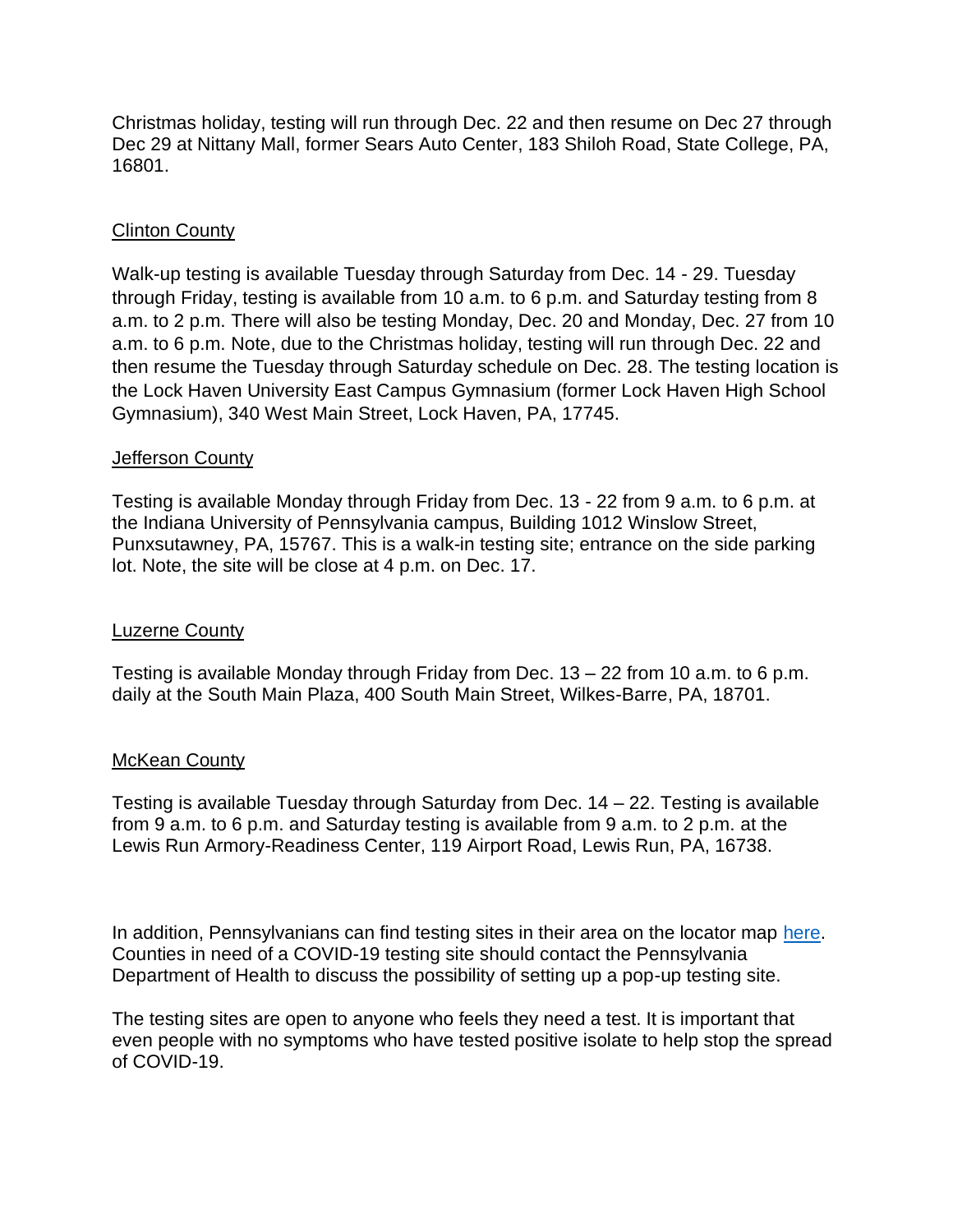Up to 450 people can be tested per day at each site. Mid-nasal passage swab PCR tests will be performed. Testing is on a first-come, first-serve basis and is completely free. No appointment is necessary. Testing is open to individuals from any county who are ages 3 and older. Individuals do not need to be experiencing symptoms of COVID-19 to be tested.

Patients are encouraged to bring a photo-ID, but ID is not required to be tested. Registration will also be completed on-site.

Individuals who are tested should self-quarantine while they await their test results. Individuals who live with other people should self-quarantine in a private room and use a private bathroom, if possible. Others living in the home with the individual awaiting test results should also stay at home. The department has [additional instructions](https://www.health.pa.gov/topics/Documents/HAN/COVID-19%20Patient%20Instructions%20for%20Self%20Isolation.pdf) for individuals waiting for a COVID-19 test result. Individuals who test positive will receive a phone call from AMI while individuals who test negative will receive a secured-PDF emailed from AMI.

The department has contracted with AMI to perform pop-up COVID-19 testing in counties across the state since September 2020. The contracts were funded by the federal Epidemiology and Laboratory Capacity (ELC) Enhancing Detection grant. Counties under the initial contract, as well as the total number of patients tested, can be found [here.](https://www.governor.pa.gov/newsroom/wolf-administration-expands-testing-sites-across-the-commonwealth/) Counties served under the first contract extension, as well as the total number of patients tested, can be found [here.](https://www.media.pa.gov/pages/health-details.aspx?newsid=1383)

From March 2020 through Dec. 9, 2021, the department has received 20,378,334 PCR test results. From May 2020 through Dec. 9, 2021, the department has received 6,692,069 antigen test results. The total combined number of tests reported to the department is 27,070,403 since COVID-19 testing began in the commonwealth. The number of Pennsylvanians who have been tested by PCR or antigen tests is 8,357,292 which roughly equates to 65.3 percent of the Pennsylvania population. Some people have been tested more than once.

For the latest information for individuals, families, businesses and schools, visit "Responding to COVID-19" on [pa.gov.](https://gcc01.safelinks.protection.outlook.com/?url=https%3A%2F%2Fu7061146.ct.sendgrid.net%2Fls%2Fclick%3Fupn%3D4tNED-2FM8iDZJQyQ53jATUf3EKlvKmLGiqDAgyOMbLV4-3Duc4I_vgEn3bM32kgVUBufE6nsZeWmA505rFTBI7AtgDB8sHW0lEBlE7bqOCue0BrN3mjhJJWyXrvHdG327itnfTpo5ZrfuasPSlgpwsjHJM5HKGtWaFjOvtl64wMveXDP7YhxWx-2FTfj1Ij71JZqLonoHgz42sr79BS5pd-2Fws1YyPDwb11CKwOfOW-2FWJuNVo-2Buuhv3SBE0KcDWllhUR2IJZT5LL8Llrev1soEwPsu2ZQ-2BWnFisYBh3XYiPFFzqxQinI9XkYtRx1sQcB7GwVEKNKM-2FjmlbrmBkkTw3jy-2FycjA0nLe3ED-2FvSWPfi7KUAGfaFGGD2y3AS6YwhNhKOeZQnHdMFGbuiEkO-2F8SLAYGP2oNDTDhA-3D&data=02%7C01%7Camliggett%40pa.gov%7C743b91c0502b4720f25c08d85be398ae%7C418e284101284dd59b6c47fc5a9a1bde%7C0%7C0%7C637360380369335820&sdata=vFLRk0xglwfBrZ2Bg7feH7qg2L4O9gZ20IKpuvFiIK4%3D&reserved=0)

**The Department of Health is working to ensure the vaccine is provided in a way that is ethical, equitable and efficient to all Pennsylvanians:**